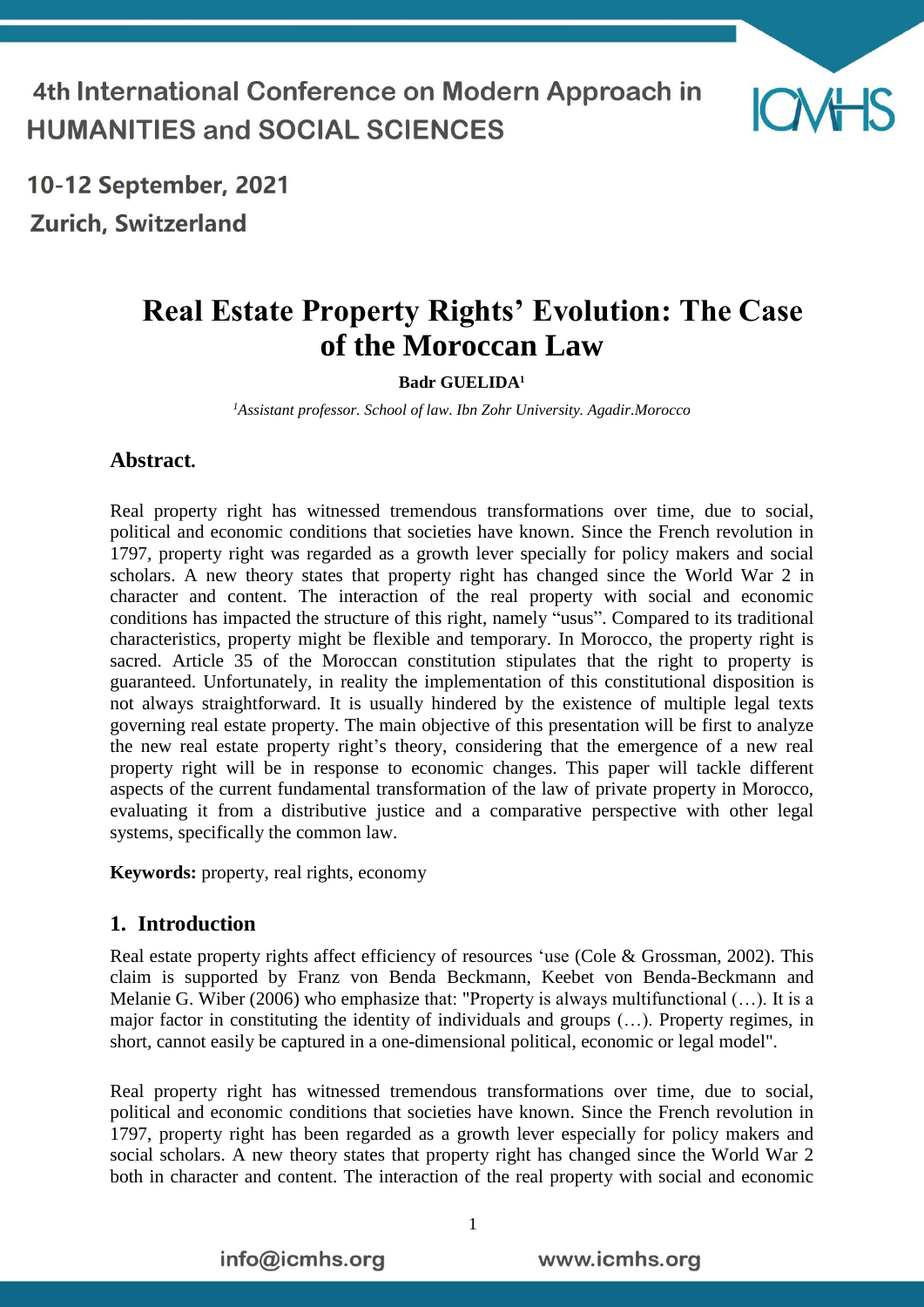

## **Zurich, Switzerland**

conditions has impacted the structure of this right, namely the right of disposal "abuses". Compared to its traditional characteristics, property might be flexible and temporary.

In Morocco, the property right is sacred. Article 35 of the Moroccan constitution stipulates that the right to property is guaranteed. Unfortunately, in reality the implementation of this constitutional disposition is not always straightforward. It is usually hindered by the existence of multiple legal texts governing real estate property. Property right is important, not only for individuals, but also for the economy. In other words, property right is fundamental to both economic growth and social integrity. Given the importance of property right in the socio-economic sphere, property has a legal meaning, which is, in some circumstances, ambiguous, and thus hard to define.

One interesting question can be raised in this regard: Would the evolution of real estate private property right lead to a new ownership paradigm, in response to the economic and social upheavals affecting the Moroccan society?

This paper aims at analyzing the new real estate property right's theory, considering that the emergence of a new real property right will be in response to economic changes. This piece of research also tackles different aspects of the current fundamental transformation of the law of private property in Morocco, evaluating it from a distributive justice and a comparative perspective with other legal systems, particularly the common law.

#### **1.1 Research method**

This study employs the historical and the analytical methods. The former helps unravel legal structure of the real estate property in the past. It often provides guideposts showing how real estate property has developed and evolved over the years. The analytical method, will help us to analyze the new real estate property right's theory, considering that the emergence of a new real property right will be in response to economic changes. We aim to provide a critical analysis that will enhance knowledge about the evolution of real estate property legislation in Morocco with regard to the economic upheavals affecting the Moroccan society.

### **2. Real Property from the Historical Perspective**

We shall tackle in this section the evolution of real estate property through different time periods.

#### **2.1 Real private property prior 1912**

In this section we will sketch the evolution of real estate private property before the Islamic era and within the Islamic domination starting from the 8<sup>th</sup> century.

#### **The pre-Islamic period**

The existence of real property in Morocco dates back to antiquity. Tribal and ethnic groups possessed collective real properties (Gsell, 1913). According to Guillaume (1962) collective real properties were possessed by tribes' groups, but not all tribes had access to collective properties. Private real estate properties concern only movable objects such as materials.

info@icmhs.org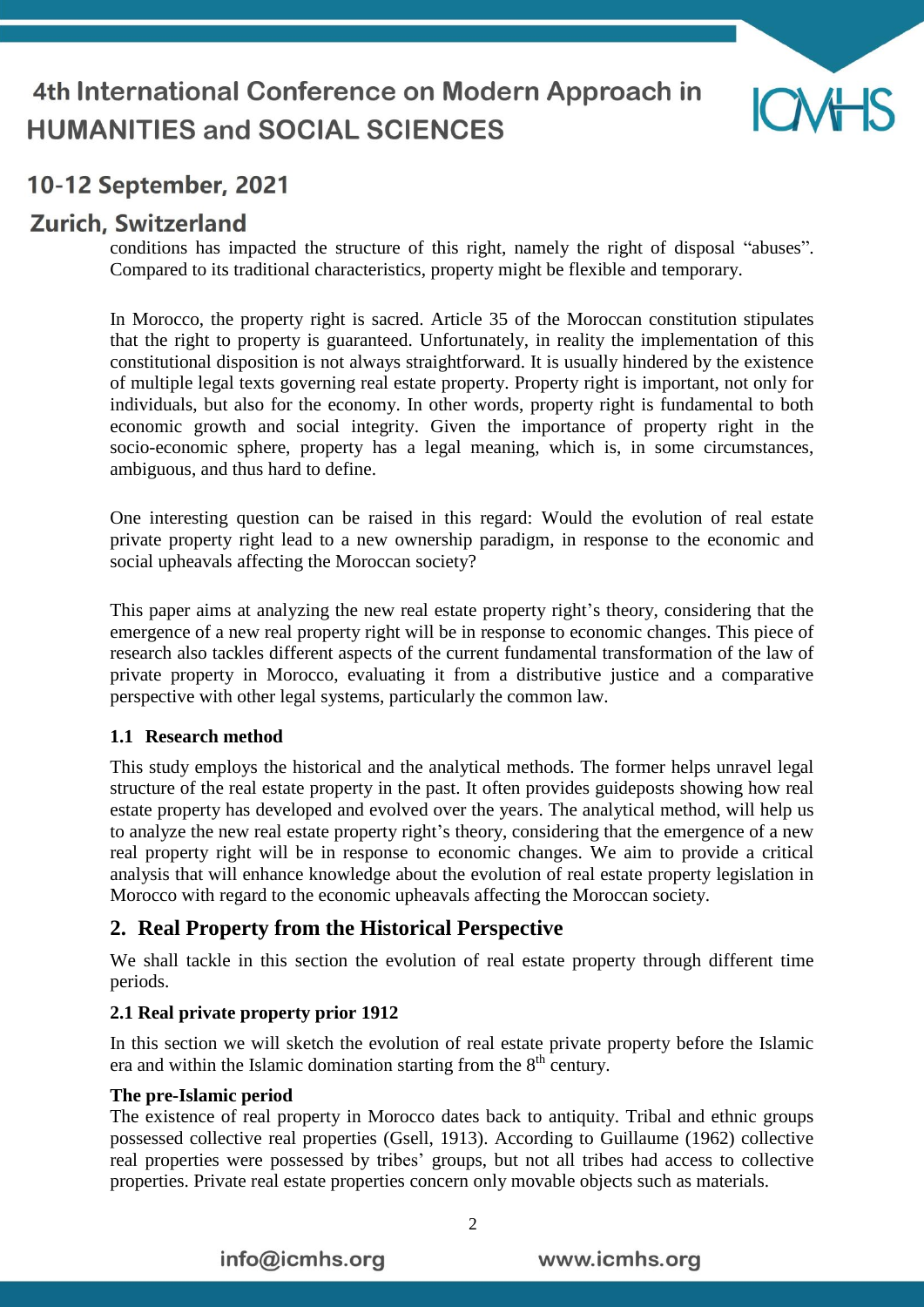

## **Zurich, Switzerland**

<u>.</u>

The pre-Islamic era in Morocco was characterized by what Berque (1958) calls "the ecological law". In other words, ethnic groups were governed by the natural conditions in the areas they were occupying (Riffi, 2017). Further, the continual movement of these tribes was not a positive factor for individuals to own private properties (Riffi, 2017). This situation was in contradiction with the necessary suitable conditions which would help those individuals to own lands privately such as customs and laws.

#### **The Islamic period**

Within Islam, real estate property was subject to tremendous transformations. Indeed, the structure of ownership distinguishes "bare ownership" from "usufruct" (Cahen, 2014). In other words, most properties are possessed by the Muslim community "*umma*" during the Islamic expansions, and were under direct control of the "*Khalifa*" or "*Sultan*". Tribes are guaranteed usufructs. They paid taxes; either "*zakat*" if the they were Muslims or "*kharaj*"<sup>2</sup> if they were non-Muslims (Riffi, 2017).

Private ownership was rare under the Islamic domination. In fact, individuals could not own private estate with all rights that are guaranteed to a real owner, namely bare ownership and usufructs. Further, private properties called "*Melk*" were prohibited in Morocco during this period of time, while they were eligible in Arabia. Further, Moroccan traders were not interested in owning land as they gained much more in trade (Lombard, 2017).

#### **2.2 Real private property within the colonial era:**

The treaty of Fez 1912<sup>3</sup> was considered a real factor to regulate real property in Morocco. Article 2 of the law of June 2ed 1915 states that "*Ownership is the right to enjoy and dispose of things in the most absolute manner, provided they are not used in a way prohibited by statutes or regulations".* This article is inspired from article 544 of the French Civil Code of 1804; this is what Buckland (1963) describes as "*a modern formulation of the Roman law principle of dominium*."

According to Riffi (2017), the new text was meant to guarantee similar rights as in the French civil law. In other words, the new legislation reflected the civilian conception of real estate property. Indeed, "the owner may deal with the property as they please, but this was subject to enactments of positive law" (Matthews, 2013). The French owners who contributed to the social and economic development of Morocco in the beginning of the  $20<sup>th</sup>$  century, had a perpetual and exclusive right. It is what Matthews (2013) defines as an "absolutist view of property".

<sup>&</sup>lt;sup>1</sup> Zakat is the community Wealth Tax; a means of compulsory redistribution of wealth in a way that reduces differences between classes and groups, thus preventing the many social disorders.

<sup>2</sup> *Kharaj* a special Islāmic fiscal imposition that was demanded from recent converts to Islām in the 7th and 8th centuries.

<sup>&</sup>lt;sup>3</sup> the Treaty of Fez (March 30, 1912), by which Morocco became a French protectorate. In return, the French guaranteed that the status of the sultan and his successors would be maintained.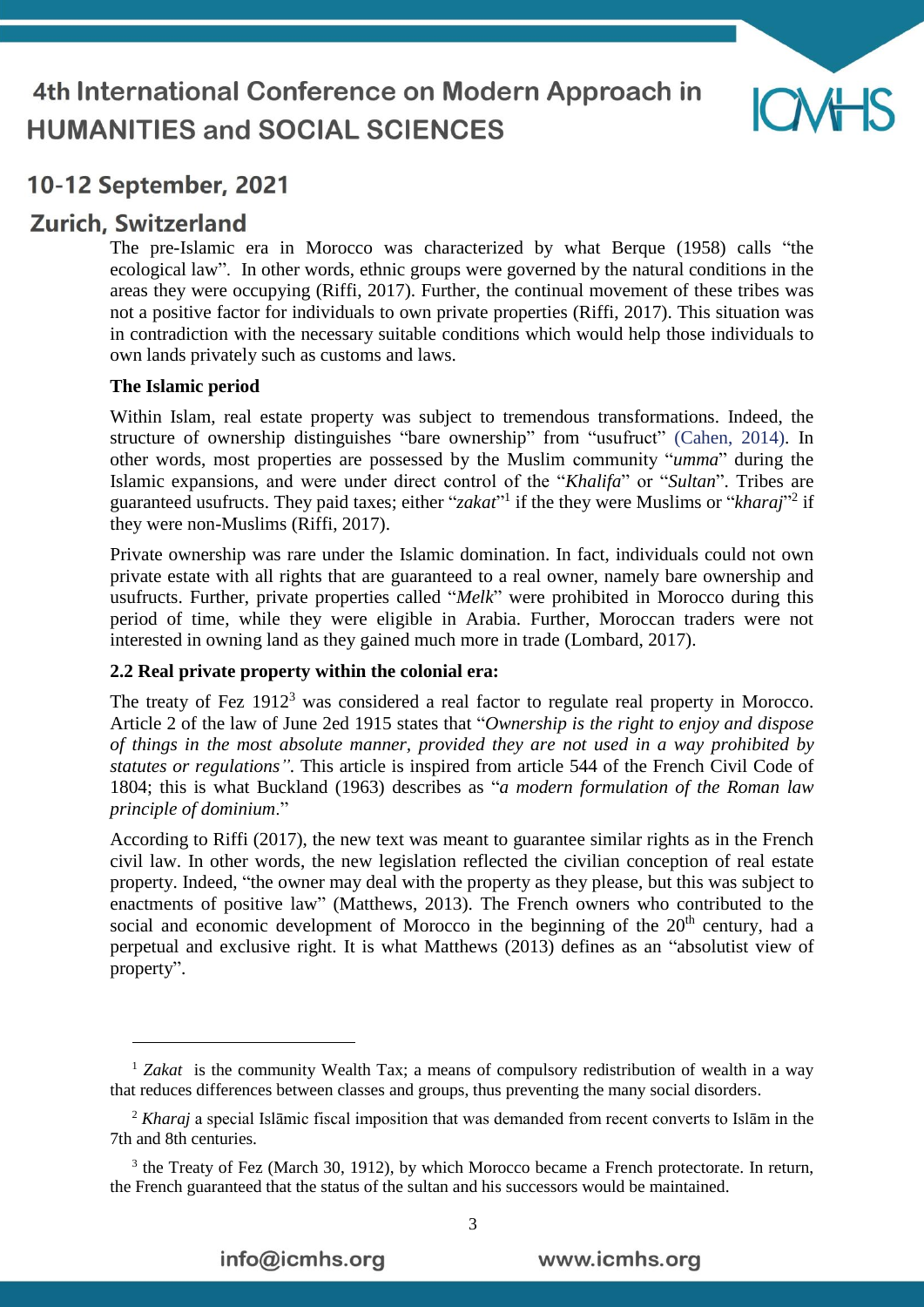

### **Zurich, Switzerland**

The law guaranteed the owner three types of rights, expressed in the Latin words *usus, fructus, abusus:* the right to use the thing, the right to take its fruits, and the right to destroy or alienate it. As a result, the Moroccan legal system<sup>4</sup> includes two types of private properties: registered property with a specific legal structure, governed by the law of June  $2<sup>nd</sup>$ , 1915 and the real estate properties called "*Melk*" 5 , which remain governed by the Muslim law and the Maliki rite.

#### **2.3 Real private property during the post-colonial era:**

The post-colonial era was marked by the strengthening of the status of real estate private properties constitutionally and legally.

#### **The Moroccan Constitutions**

Since the first constitution in 1962, real estate property has been considered as a sacred right and is protected by the law. For example: article 15 of the Constitution of 1992 states that "*real estate property is guaranteed…".* Real estate private properties should serve not only private interests but social exigencies as well. This is why the Moroccan constitutions since 1962 state that the law can limit the extent of it and the exercise of it if the social conditions and development of the country necessitate it.

However, since the constitution of 1996, the economic aspect is regarded as a serious factor which may limit the use of private real estate properties in case of economic necessity. As an illustration, Article 35 of the actual Constitution (2011) confirms this fact by stating that "*... The law can limit the extent of it and the exercise of it if the exigencies of economic and social development of the country necessitate it".* Thus, the actual Constitution consolidates the economic conception of property right.

#### **The Moroccan law texts:**

The 1960's had witnessed a substantial reinforcement of the property right through the elaboration of different legal texts:

- The code of agriculture investment of 1969 (the appropriation of collective lands);
- The law No 07-81 on expropriation;
- The law No 12-90 related to urbanism;
- The law No 01-07 relative to Residential Real Estate Tourism for Promotion (RRETP);
- The law 44-00 relative to condominium;
- The Law No 14-07 relating to land titling;

<u>.</u>

info@icmhs.org

<sup>4</sup> The Moroccan legal system includs differenent types of real estate properties such as: The Makhzaniean (State) Properties, the *Guish* real properties, the collective real properties, the forest real estate, the endowment properties and the condominuim.

<sup>5</sup> The arabic term of ownership.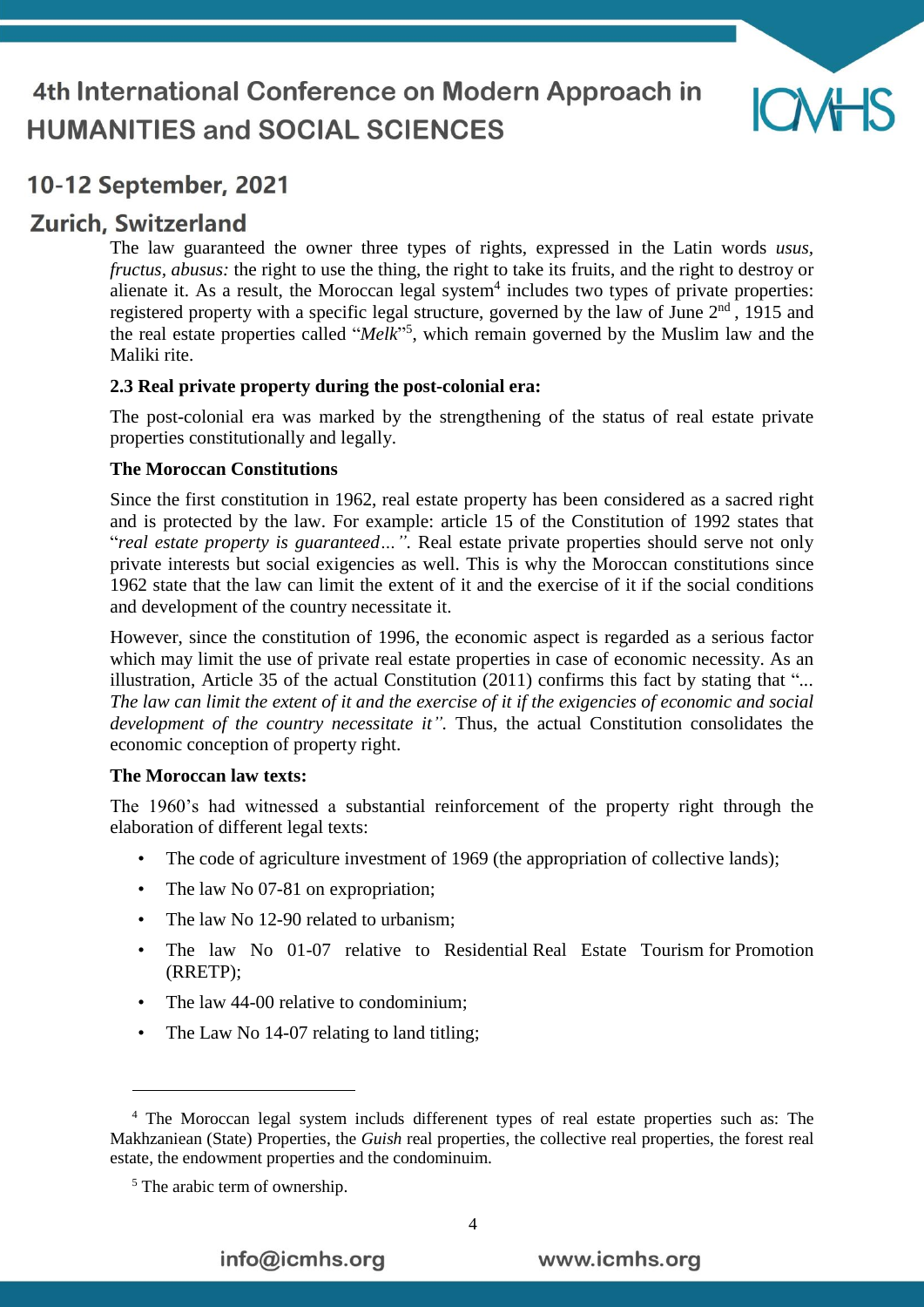

## **Zurich, Switzerland**

• The Moroccan Real Rights Code (Law No 39-08) preserves the fundamental principle of real property rights.

### **3. Findings on the Economic Impact on Ownership Structure**

The real estate sector in Morocco is a prime factor in attracting investors, given the excellent investment opportunities and large financial returns it provides, and has thus become one of the most developed not only in the country but in the world as well (Al-Obeidi, 2021). The emergence of a new real estate property right will be in response to economic changes. Ownership' transformations may be illustrated in the Residential Real Estate Tourism for Promotion (RRETP) and the real estate time-sharing.

#### **3.1 Residential real estate tourism for promotion (RRETP)**

It goes without saying that real estate in tourism is considered as an important industry for the national revenue. Thus, it has a positive impact on the economy. In Morocco RRETP is governed by the law No 01-07. According to article 2 of the RRETP law, three major actors come into play: the management company; the purchaser and the promotion company.

The law 01-07 stipulates that 70% of the RRETP units must be rent to a management company for a 9-year duration. Consequently, the owners can only use the estate for a limited time, i.e., 2 months a year. Following these restrictions, the owner's right of disposal is, therefore, restricted as they can neither sell nor use the estate during the remainder of the year.

The RRETP case involves a complex bundle of relations, which differ considerably in their character and effect (Waldron, 1985). The bandle could be definded as the content of rights the owner has on the estate. But if the owner is obliged to rent it for 9 years, their content right is redistributed

| Type of right           | <b>Situation</b>                        |  |
|-------------------------|-----------------------------------------|--|
| Right of disposal       | Limited $(2$ months /year)              |  |
| Right of enjoyment      | Personal                                |  |
| Right to use            | Limited                                 |  |
| Right to seek partition |                                         |  |
| Alienability            | Free (inter vivos by deed or testimony) |  |

*Table 1: Owner's right in RRETP*

#### **3.2 Real estate time-share<sup>6</sup>**

1

Real estate time-share is an original concept which reflects different contractual patterns. This mechanism is therefore based on a simple idea: to distribute the use of the same real estate among a large number of beneficiaries in a successive and renewable manner (Guelida, 2020). Upchurch & Lashley (2006) define timeshare as **"**a term that combines the words *time* and *share*, is simply that—the act of sharing vacation time at a luxurious resort facility in a geographical location of choice." Thus, we will focus on the fee simple legal forme, called also time span estate, as it has a direct impact on the ownership structure.

<sup>6</sup> Up to now, the real estate time-share is not regulated in Morocco.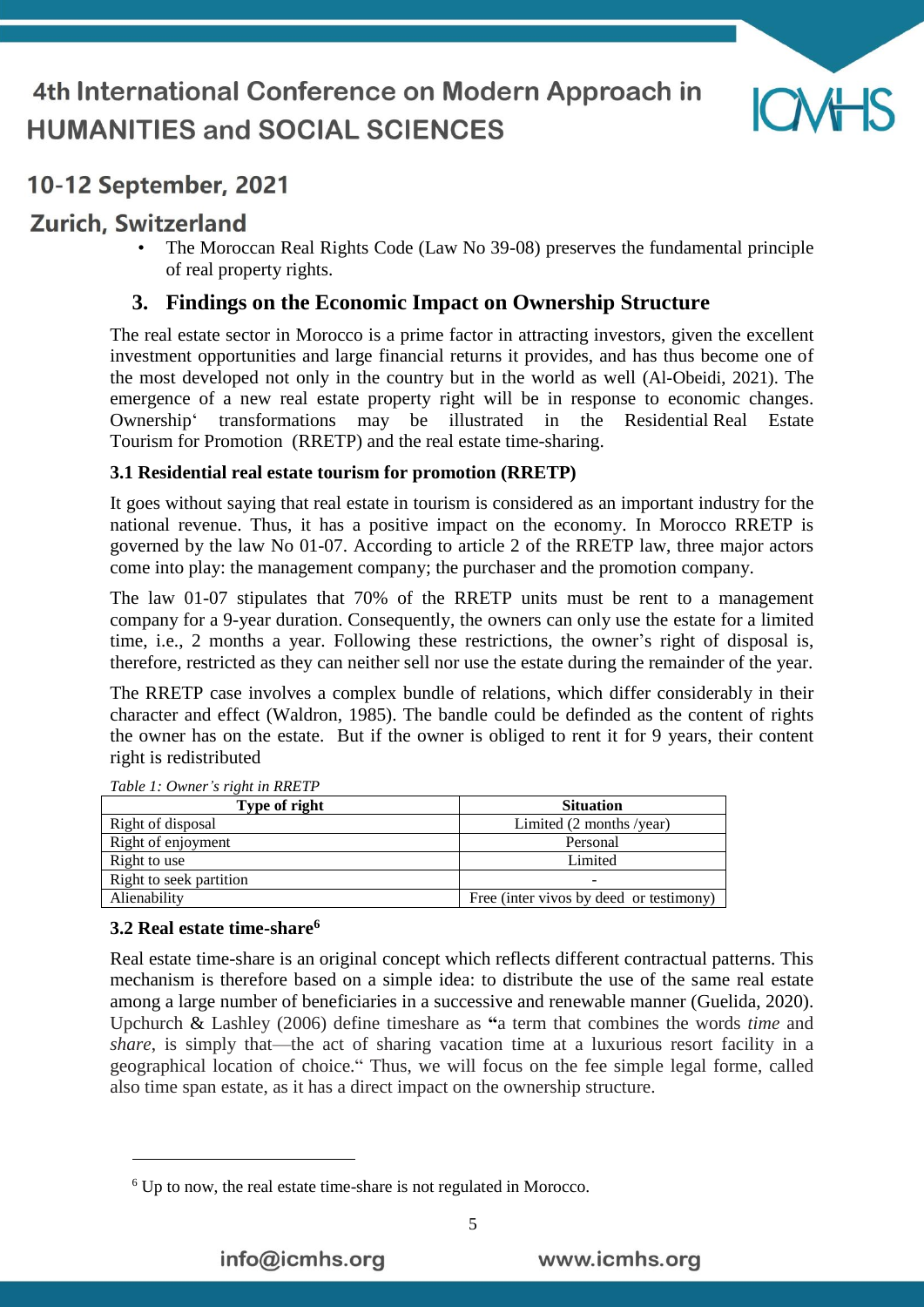

### **Zurich, Switzerland**

A recent study showed that 89.5% of purchasers in the US have chosen the fee-simple legal form in the time-share industry. In other words, "each unit is occupied by the purchaser for the period they desire to be in possession" (Engle, 1980). Parctically, the purchaser has a specific right to use and occupy the unit during a specific period of time of the year for an unlimited number of years. The unit is possessed simultionasly by an unlimited number of owners rather than being possessed by inly one owner in normal structuers. This is what Engle (1980) calls the unit association. In essence, the time span estate makes all owners tenant in common in fee simple absolute.

In Morocco, condominium may be used for the legal structure for time-share. According to Engle (1980) "with each tenant in common having title to the undivided interest specified in his deed. The undivided right to possession and use of the whole property in its entirety is the one unit among tenants in common". In practice, the right of the co-owner is undivided.

| Type of right           | <b>Situation</b>                        |  |
|-------------------------|-----------------------------------------|--|
| Right of disposal       | Limited (1 week/year)                   |  |
| Right of enjoyment      | Personal                                |  |
| Right to use            | Limited                                 |  |
| Right to seek partition | Waived                                  |  |
| Alienability            | Free (inter vivos by deed or testimony) |  |

*Table 2: Owner's right in fee simple time-share:*

A comparison (table 3) is made to show the similarities and differences between real estate time-sharing and RRETP in terms of ownership structure.

| <b>Characteristics</b> | <b>Real Estate Time-sharing</b> | <b>RRETP</b>     |
|------------------------|---------------------------------|------------------|
| Abusus                 | Limited                         | Limited          |
| "Usus" or right to use | One week or more/year           | Two months/ year |
| Contract duration      | Not specified                   | Not specified    |
| Ownership structure    | Modified                        | Modified         |
| Temporal restrictions  | Yes                             | Yes              |

*Table 3: Comparison between real estate time-sharing and RRETP*

*Source: (TNR 10pt., italics)*

#### **4. Conclusion**

To recapitulate, in this paper we have tracked the evolution of real estate property right in the Moroccan law. We have noticed that throughout its evolution the real estate property used to serve mainly social proposes, and currently it is increasingly serving economic interests as well.